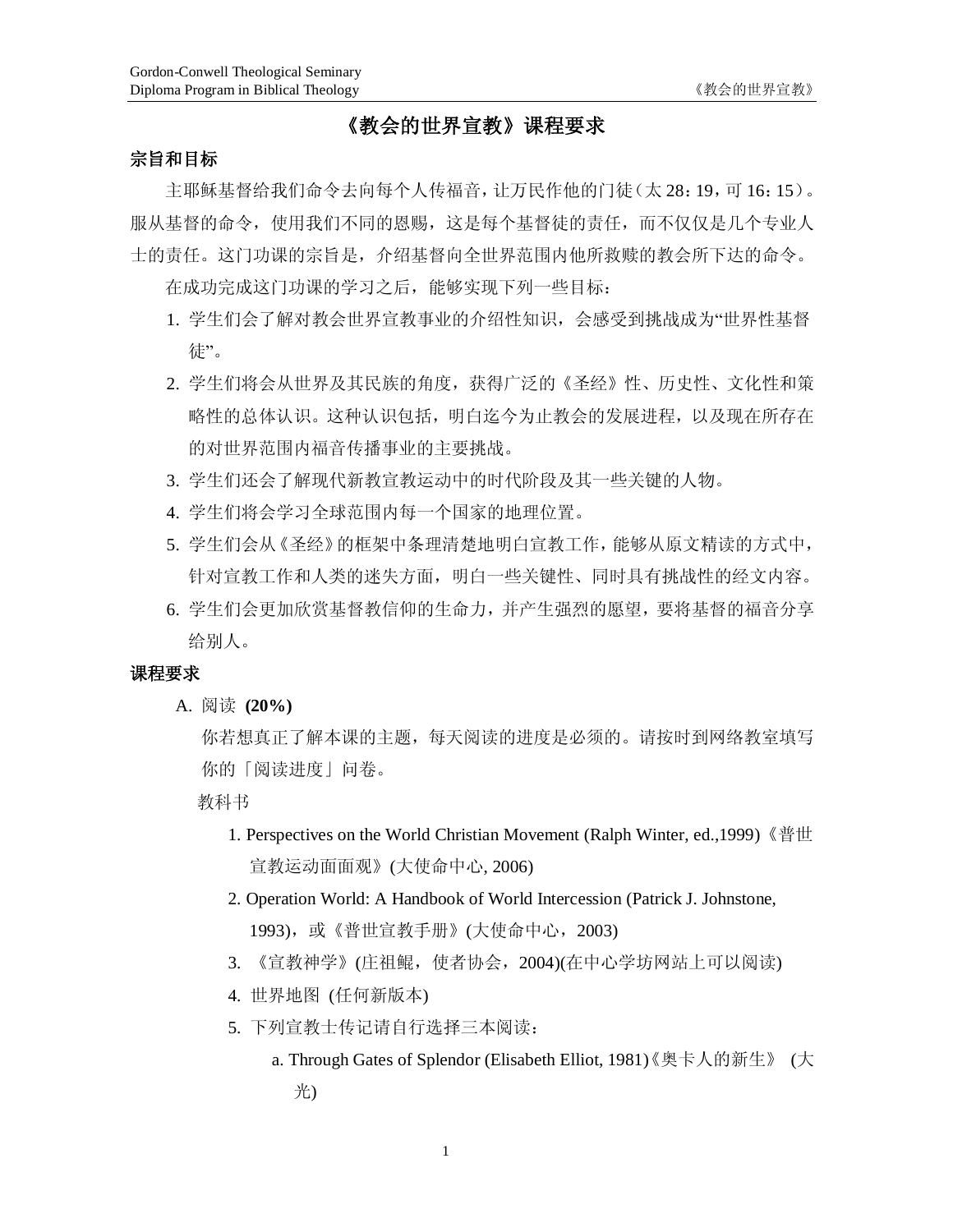- b. 《戴德生传:挚爱中国》(校园),《戴德生自传:带着爱来中国》(人 民日报)。
- c. 《马礼逊回忆录》(广西师范)
- d. 《克里威廉─近代宣教之父》(苗柏斯著)
- e. 《艾得理传─全力以赴的一生》(安达姬著)
- f. 《山雨─富能仁新传》
- g. 《印度之母─贾艾梅》(狄贺妮著)
- h. 《卫三畏生平及书信》(广西师范)
- i. 《火战车》(莎莉‧梅葛努珊)
- 注: 以上书籍如果买不到, 可尝试在网络上搜索下载。如: 新浪爱问网, 旷野书房等。
	- B. 期末考试 **(70%)** 
		- 1. 地图与解经 (**30%**)
			- a. 地图: 你要在地图上指认出 30-40 个国家
			- b. 解经: 根据下列解经材料来回答简答题
				- i) 创十与路十的关系
				- ii) 四个大使命
				- iii) 启五:9-10
		- 2. 经文默写 (**10%**)

请从下列的两组经文中,各选五段背诵(和合本):

| A 组(旧约)          | B 组(新约)            |
|------------------|--------------------|
| 创世纪12:1-3        | 马太福音24:14          |
| 列王记上8:59-60      | 马太福音 28:18-20      |
| 历代志上16:8         | 马可福音 16:15-16      |
| 诗篇 2:7-8         | 路加福音 2:29-32       |
| 诗 篇 22:27-28     | 路加福音 24:46-67      |
| 诗 篇 67:1-2       | 使徒行传 1:8           |
| 以 赛 亚 书 45:22-23 | 罗马书 10:11-15 (算两段) |
| 以 赛 亚 书 49:6     | 罗马书 15:20-21       |
| 但 以 理 书 7:13-14  | 加 拉 太 书 3:8        |
| 西 番 雅 书 2:11     | 启示录 5:9-10         |

3. 问答题与申论题 (**30%**)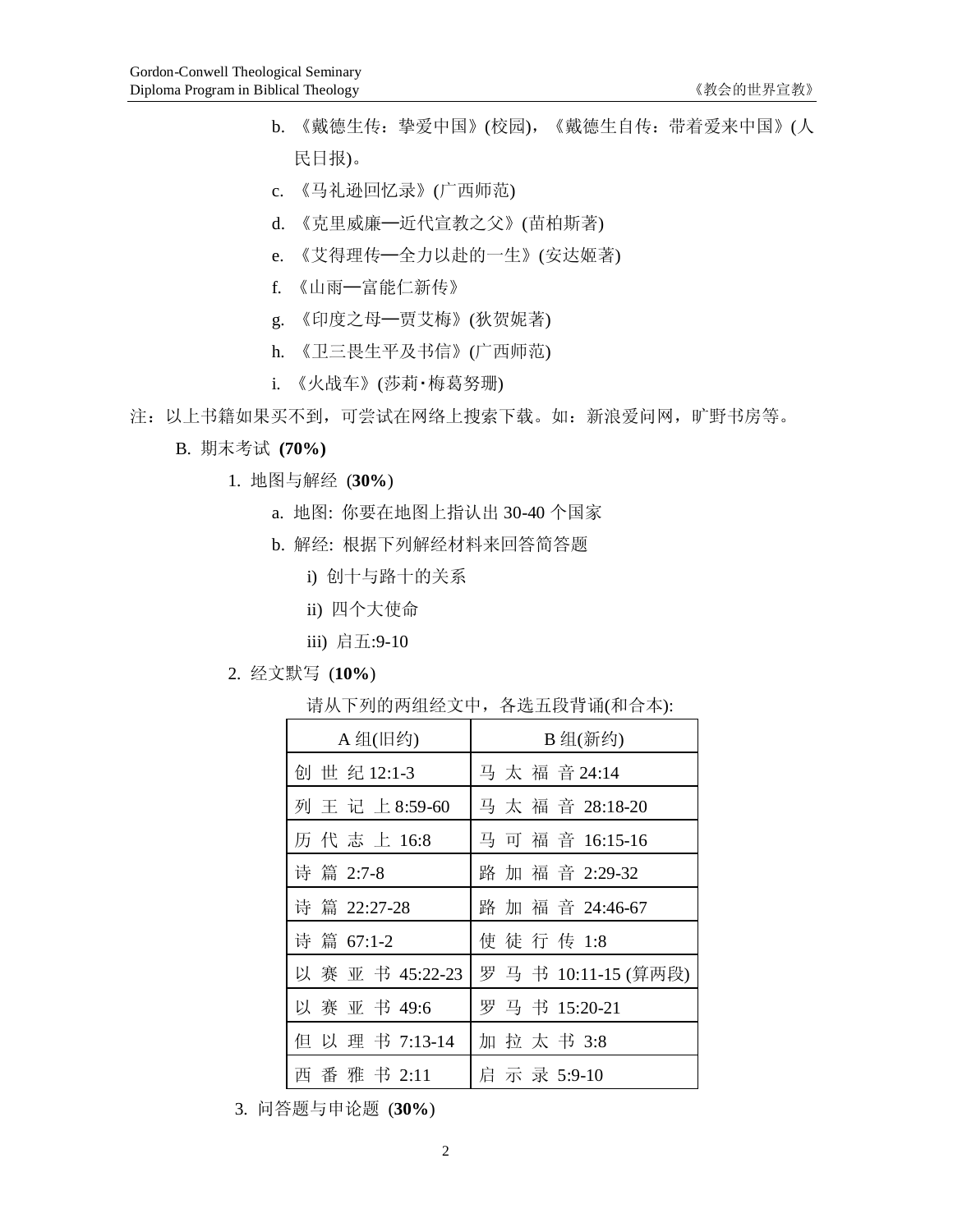C. 互动要求 (**10%**)

互动要求的目的是,鼓励同学互相彼此之间,以及与课程的导师,大家可 以有互动,来提高远距教学的效能。Gordon-Conwell 神学院身为 Association of Theological Schools 的成员之一, 明白远距教学需要互动的价值, 并遵 从 ATS 所鉴定的设定标准,包括将互动设定为任何想要从修读远距教学课 程来获得学分者必须进行的事项。互动要求有三种 达成的方式:

- 1. 课程讨论: 跟其他同学及导师对话。内容不拘, 可包括课程问题、 心得、经验、见证分享。
- 2. 议题讨论(**5% 必须至少完成 50%,否则整个课程不及格。**): 每 学期将有四个议题讨论,每题将有四个星期讨论时间。课程导师 会将讨论议题贴出来,你必须参与每个议题讨论。这些问题是设 计来鼓励你分析、综合,并应用你在课程中所学得的。
- 3. 作业(**5% 必须至少完成 50%,否则整个课程不及格。**): 每学期 将有四个作业,请按学习进度缴交。

*Perspectives on the World Christian Movement (Ralph Winter, ed.,1999)《普世宣教运动面面 观》(大使命中心, 2006) 本课程要求阅读的部份:*

### **第一部分 圣经根据**

- 1. The Living God is a Missionary God
	- 1. 永活的主是宣教的神
- 2. Israel's Missionary Call
	- 2. 以色列的宣教呼召
- 4. The Bible in World Evangelization
	- 3. 圣经与普世福音遍传
- 10. The Gospel of the Kingdom
	- 9.天国的福音
- 13. Jesus and the Gentiles
	- 13. 使万民作我的门徒
- 14. The Master's Plan
	- 10. 主基督的布道策略
- 15. A Man for All Peoples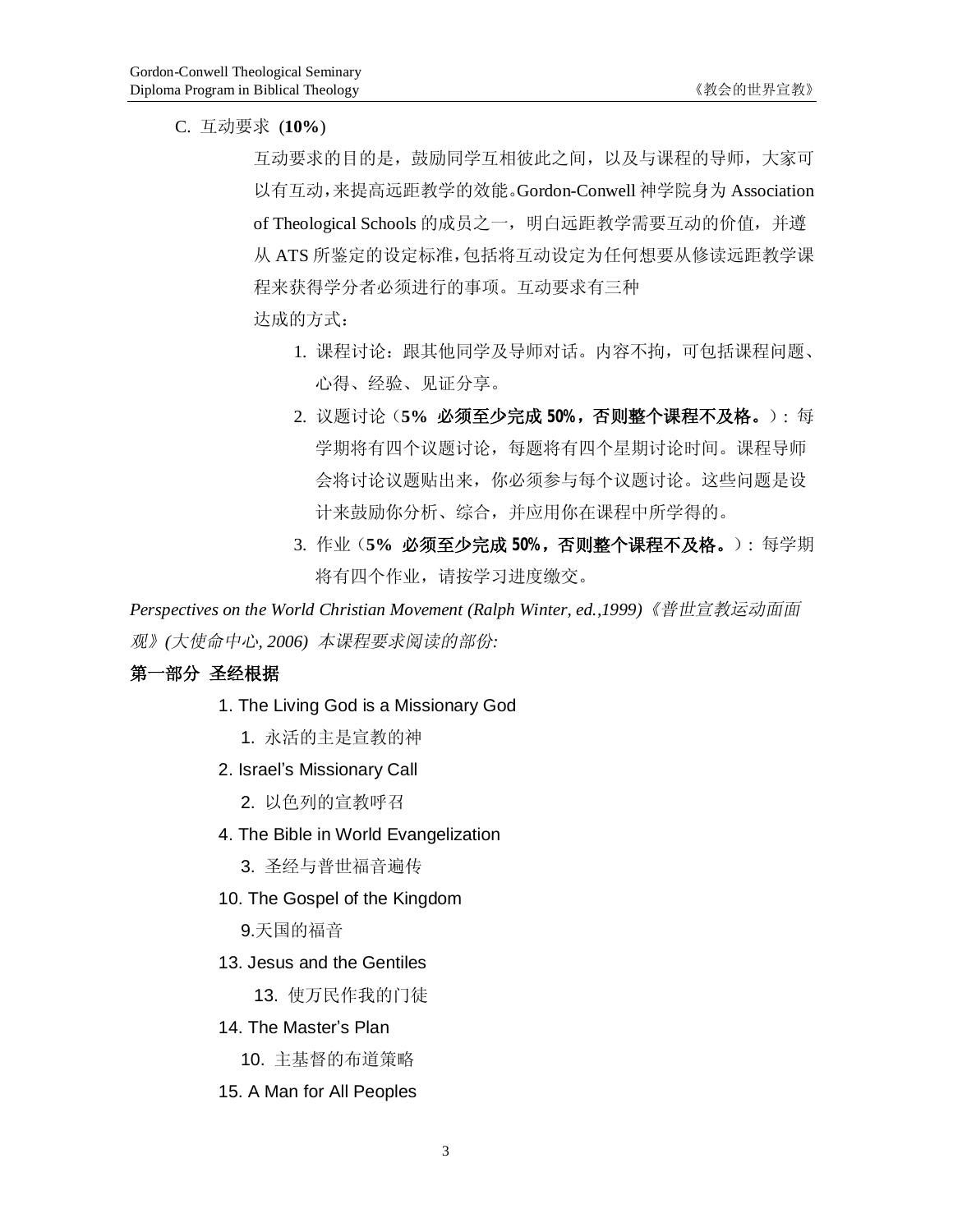11. 为万民的人子

18. The Turning Point: Setting the Gospel Free

14. 转折点-释放福音

23. Prayer: Rebelling Against the Status Quo

19.祷告-对现实的反抗

26. Lost

24. 使徒的热忱

# **第二部分 历史反省**

## **普世宣教运动的扩展**

- 33. The Kingdom Strikes Back
	- 1. 国度反击战
- 34. The Church is Bigger Than You Think
	- 2. 教会比你想象中更大
- 35. The Two Structures of God's Redemptive Mission
	- 3. 神救赎计划中的两类组织
- 36. Missionary Societies and the Fortunate Subversion of the Church

6. 基督教与社会改革简史

38. Four Men, Three Eras, Two Transitions

5. 近代的使命-四个人物,三个时代,两个转折

# 42. Student Power in World Missions

10. 学生运动与普世宣教 (见"普世宣教运动的先锋")

# **普世宣教运动的先锋**

44. An Enquiry into the Obligation of Christians to Use Means

9.基督徒向异教徒传福音责任及方法之探讨

47. Tribes, Tongues and Translators

12. 种族,语言与译者

48. The Glory of the Impossible

13. 难以置信的荣耀

49. The Responsibility of Young People for Evangelization

11. 献身中华

50. The Bridges of God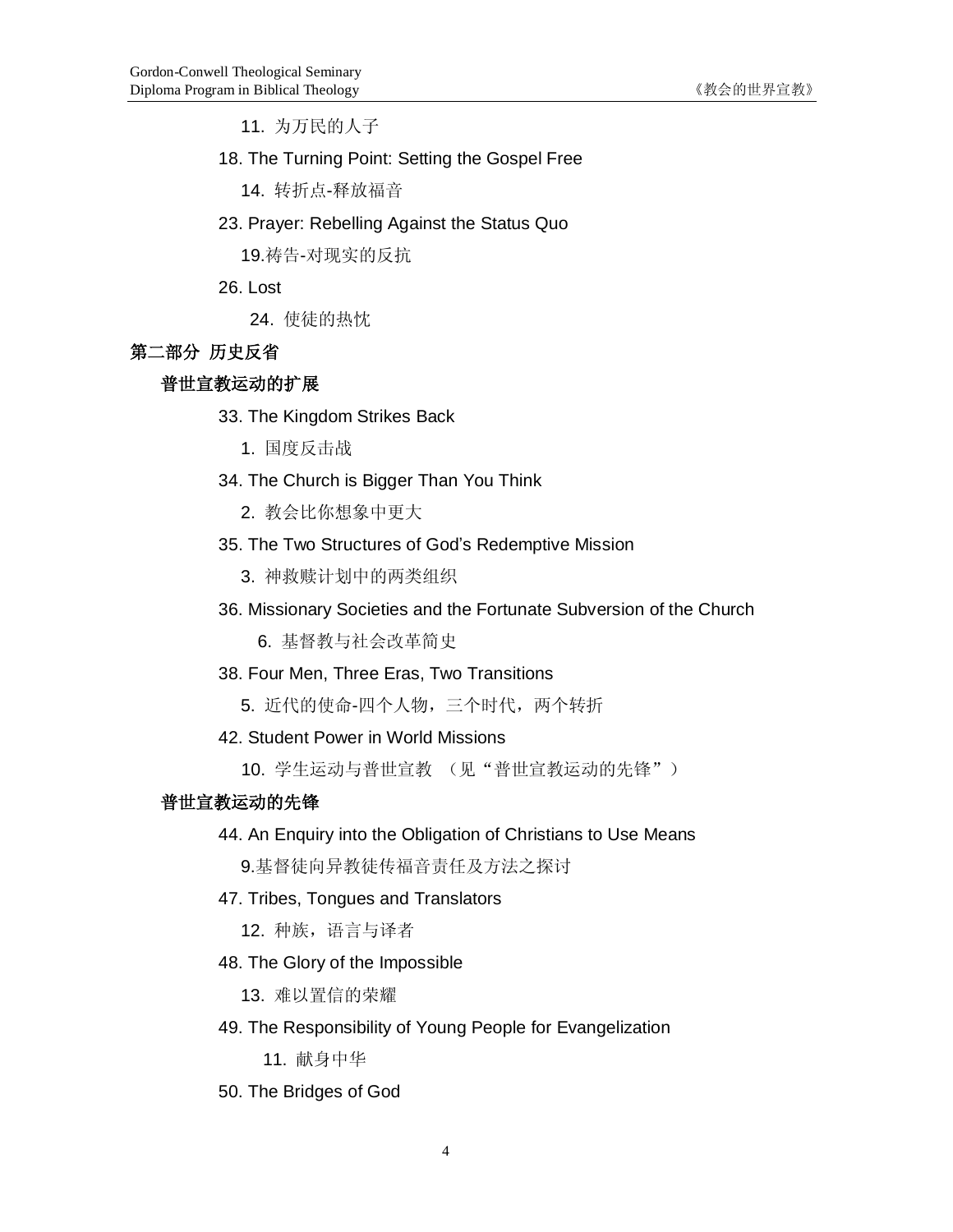14. 神的桥梁

### **普世宣教的展望**

# 51. The New Macedonia

15. 新马其顿 – 宣教革命性新纪元开始

#### 52. World Mission Survey

16. 失败为成功之母——从穆宣学得的功课

# 53. Are We Ready for Tomorrow's Kingdom?

17. 为洛桑运动溯源

# **第三部分 文化考虑**

# **文化与传讯**

- 54. Cultural Differences and the Communication of the Gospel
	- 3. 文化的差异与福音传播

### 55. Culture, Worldview and Contextualization

4. 文化,世界观及处境化

# 60. The Flaw of the Excluded Middle

2. 了解文化

# **福音与文化**

#### 67. Do Missionaries Destroy Culture?

11. 宣教士摧毁文化吗?

### 69. Cultural Implications of an Indigenous Church

12. 确立跨文化的罪观

#### 71.The Willowbank Report

- 13. 《柳岸报告》之一 福音与文化
- 14. 《柳岸报告》之二 谦卑的福音使者

#### **第四部分 宣教策略**

#### **普世福音遍传的策略**

- 72. Finishing the Task: The Unreached Peoples Challenge
	- 1. 作成祂的工 未得之民的挑战

# 74. The Mission of the Kingdom

- 2. 威廉克里究竟是谁?
- 77. The Challenge of the Cities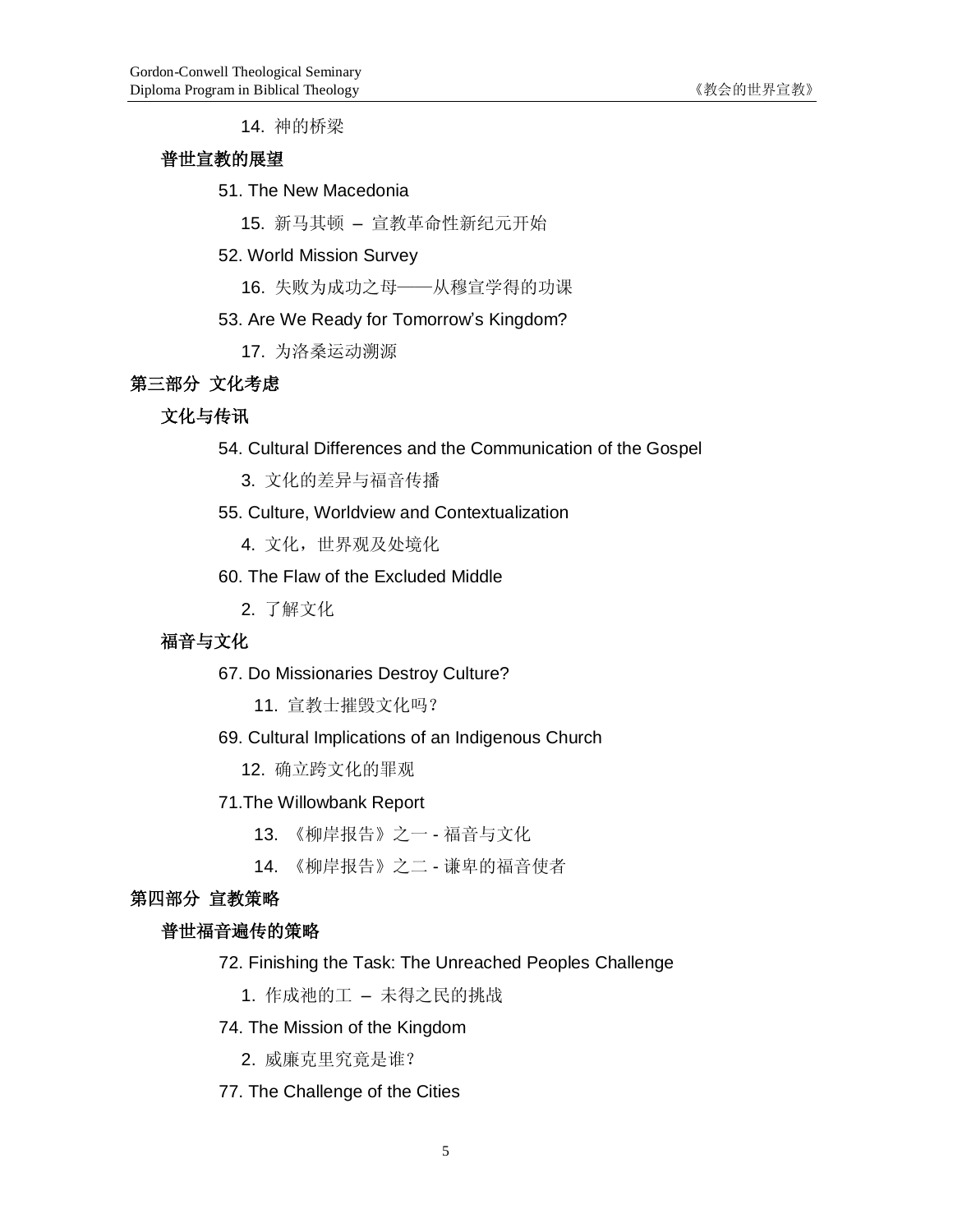5. 都市世界

# **植堂与倍增的策略**

# 81. State of World Need

4. 覆盖普世 (见"普世福音遍传的策略")

#### 83. What is Poverty Anyway?

7. 贫穷人与失丧者在哪里?(见"普世福音遍传的策略")

### 84. The Urban Poor: Who Are We?

5. 都市世界(见"普世福音遍传的策略")

#### 85. Transformational Development

1. 布道 — 为首的伙伴

### 87. The Spontaneous Multiplication of Churches

15. 教会的自然繁衍

### 90. A Church in Every People: Plain Talk about a Difficult Subject

16. 在每一群体中建立教会

# 91. The Evangelization of Animists

25. 将临的全球复兴盼望 (见"圣经根据")

### 92. Christian Witness to Hindus

9. 基督徒向异教徒传福音责任及方法之探讨(见"普世宣教运动先锋")

#### 93. Christian Witness to the Chinese People

7. 妇女与宣教 (见"普世宣教运动的扩展")

#### 94. Reaching Muslim People with the Gospel

10. 新千年的挑战与急务—穆宣(见"普世福音遍传的策略")

### 95. On Turning Muslim Stumbling Blocks into Stepping Stones

12. 穆斯林需要福音 (见"普世福音遍传的策略")

#### 106. God Wanted the Matigsalogs Reached

8. 欧洲莫拉维兄弟会——开荒宣教先锋 (见"普世宣教运动的先锋")

#### 110. Distant Thunder: Mongols Follow the Khan of Khans

7. 与福音见证对抗的三种力量 (见"文化与传讯")

### **普世合作**

### 112. What it Means to be a World Christian

21. 做个胸怀普世的基督徒